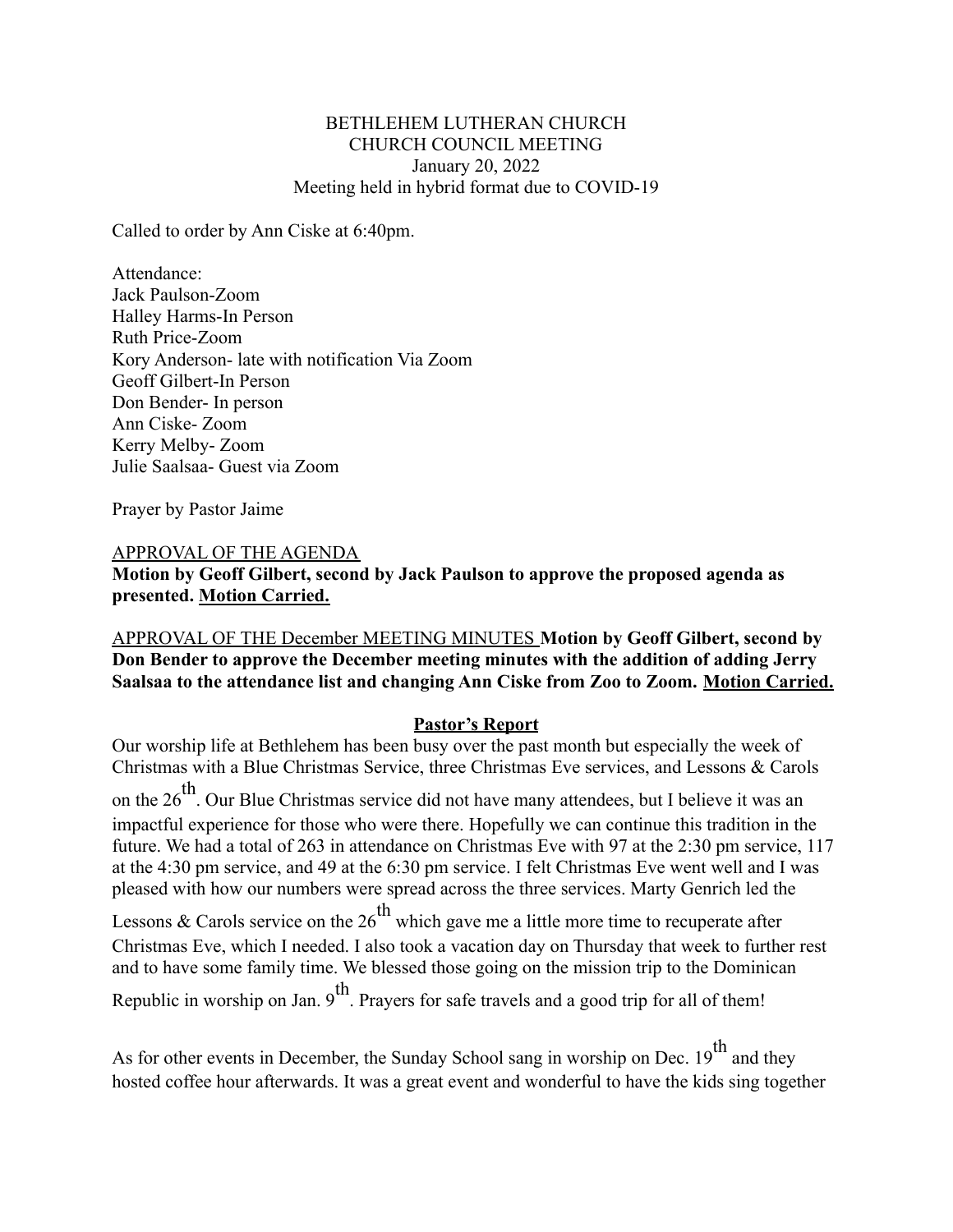before the holiday. Maddie Cook also hosted a bake sale on Dec.  $19^{th}$  to help raise money for Hope House which was a great success. I do not recall the exact numbers she reported, but it was well above her goal and a huge gift to Hope House and those they support.

On Dec.  $15^{th}$  we had a service night with the Confirmation students where we decorated cards for residents at Tivoli as well as collected items they requested to be shared with the residents. We gathered quite a few items and the staff at Tivoli were grateful to us for thinking of them at

this time. Confirmation was on a break over the holidays, and we resumed classes on Jan.  $5^{\text{th}}$ . This semester we are focusing on the Old Testament and will continue to explore these stories in the coming weeks. Our numbers have been down slightly at Confirmation mostly due to illness but most communicate when they will be gone which I appreciate.

One of our members, Debbie Simonson, passed away on Dec.  $24<sup>th</sup>$  and her funeral was the week

after Christmas. I presided at that service and led the committal service on Jan. 15<sup>th</sup>. Given the number of services and other things happening in the office, I have not made any visits in the past few weeks. I will be getting back to those now that things are not quite so busy.

Things in the office have been busy as well with our normal operations in addition to all the things that come with year end and the beginning of a new year. We hosted our January Conference Pastor Meeting where the pastors in Sauk and Columbia counties come together to check in. It was nice being able to share our space with these 14 other pastors. In addition to this meeting, I continue to meet with our weekly text study group, and I attended my other monthly meetings including with the Finance Committee, my First Call Group, and the Covid Task Force which met before Christmas to discuss our plans for Christmas Eve. We will meet again soon to discuss Lent plans. Overall, it has been busy here in a good way. Looking forward to what God has in store in the coming days, weeks, and months ahead.

Peak Systems out of Reedsburg came on January 20th to look at the sound system and make adjustments for streaming the online services.

> In Epiphany Hope, Pastor Jaime Benson

# **COMMITTEE REPORTS**

Finance Committee

- Revenue was \$292,807 for the year with general and mortgage fund offerings slightly down from last year. 2021 Expenses were \$311,951 and were comparable to last year. Our utilities were up because we were open and using the building.
- We had one big expense this year which was the lawn mower. It was financed by donations and money from the general account.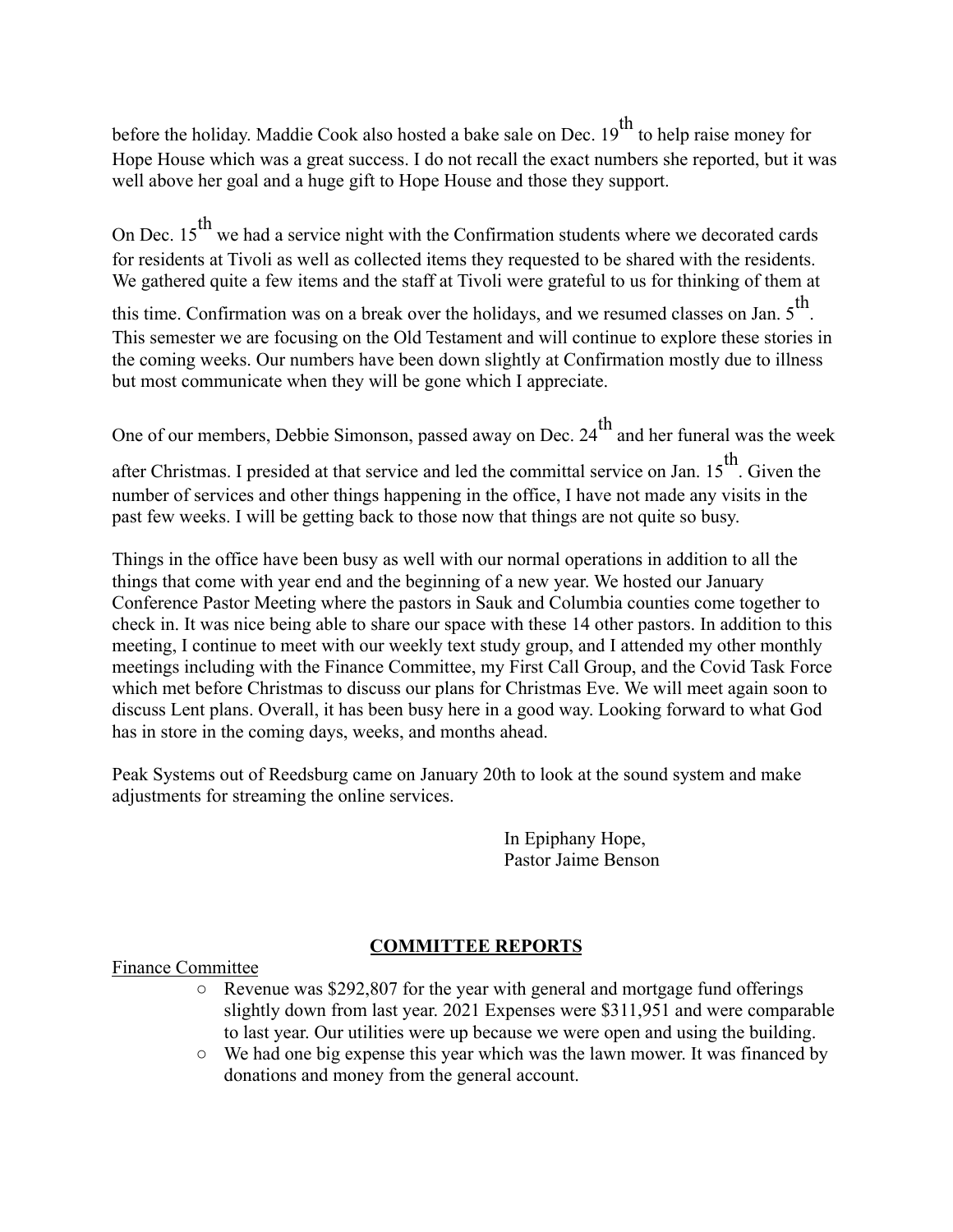- Youth account had a lot of activity, since they were actively fundraising and spending the money for their trip to the Dominican Republic. Discussion on how best to handle youth account and if we should run it through profit and loss statement. In the end it was decided that this was the best system.
- Discussion of charts for Annual Report, and it was decided that Attendance chart, Income Expense Chart, and Mortgage balance charts will be used
- New Hire position will be in the budget. That position needs to be presented before the budget in the annual meeting.
- Personnel Update: Pr Jaime presented that the job description has been done and the position will be presented at the annual meeting.
- 2021 Audit: Jerry will reach out to last years'Audit committee to see if they are interested in returning this year. Date for Audit will be set when committee is formed

Christian Education Committee Report Confirmation See Pastor's Report

Sunday School No Report Received

### Youth Group

Keep the youth and adults on the mission trip in your prayers.

## Worship & Music Committee Report

Carla has the Ok from Donna Stewart to use the memorial fund money for George to purchase some choir chimes. We can also use the memorial money from Stu which gives us around \$1150. Choir chimes cost \$1495 plus shipping. Carla would like to get the Ok from the council to use other memorial money. She has five people interested and thinks that once we perform more people will want to try it. Also, Jody Calhoun and her spouse are interested in rejoining Bethlehem. Jody plays the organ as well as piano and is willing to help with the praise team and her spouse is interested or would be willing to help with the technology stuff. Carla suspended the praise team until covid settles down.

## Property Committee Report

Utility reports were completed and forwarded. A rate increase went into effect on January 1st, so the next bill will reflect the first full month of the new rates. The Christmas tree was removed and disposed of.

## From Del:

Removed ballast and installed LED Tube lights in one fixture in the men's bathroom. ( Will replace fluorescent tubes with LED when ballasts burn out as a general rule from now on.)

Switched the hot water heater for the next 6 months.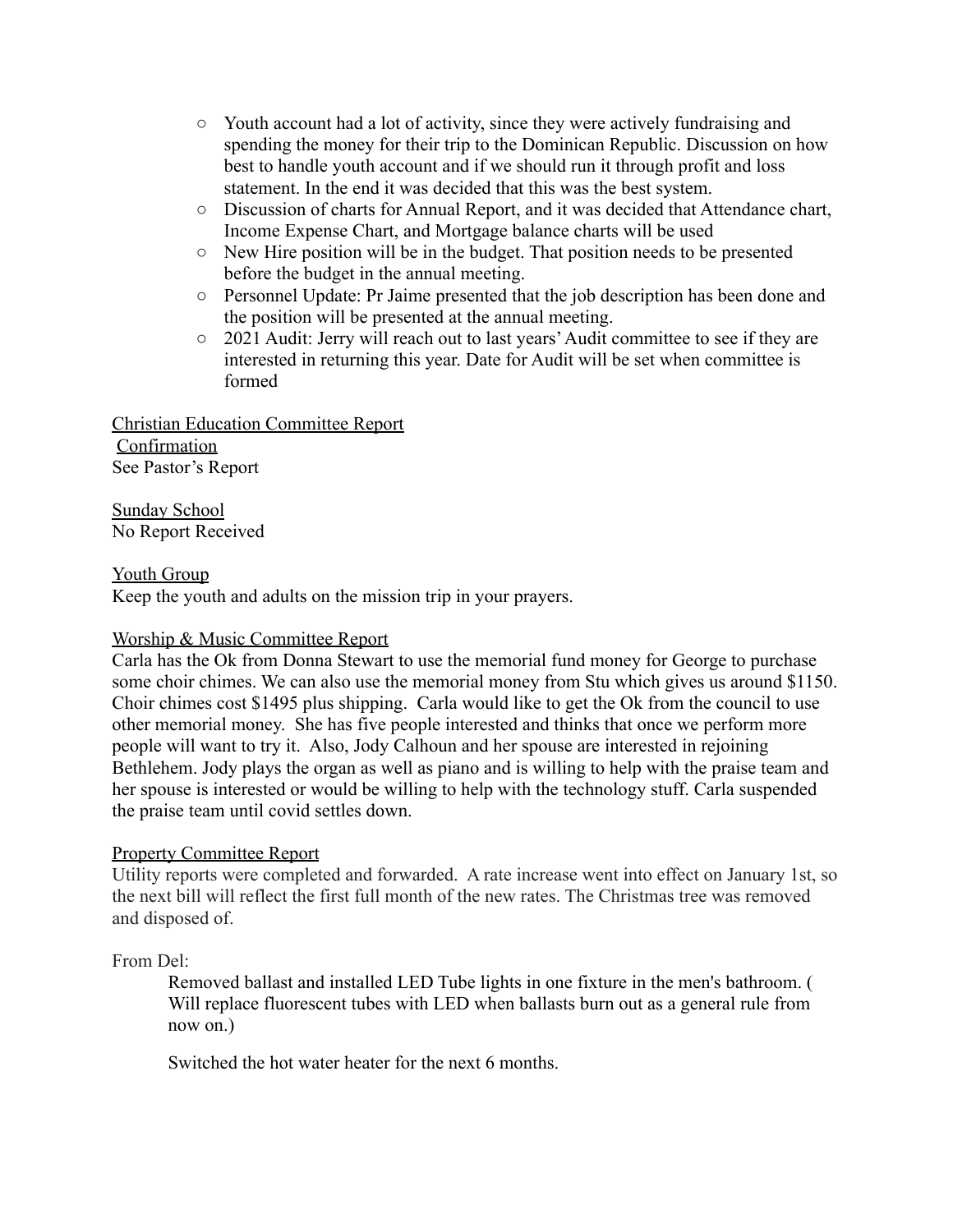Ballast failure on two can fluorescent u-tube lights in the East hallway, will be replaced with LED down lights.

Have started to plan for replacement of lights in the stained glass window boxes in the Narthex and Sanctuary. (After 13 years several old style LED tubes are burned out)

Will build a jig for the manlift to enable us to lower a box, remove the back and change the existing lighting with tape LED lighting.

### Local & Global Committee Report

There will be a food drive in February for "The Market" at Portage High School. Ann will be calling a group in Madison that is looking for home furnishings for immigrant families.

Stewardship/Evangelism Setting up the committee and picking a meeting date and time.

## Covid Task Force

We will be meeting on Jan.  $25<sup>th</sup>$  to discuss current Covid case numbers and Lenten activities such as soup suppers.

## **A motion by Don Bender, second by Pastor Jamie to approve the committee reports as presented. Motion Carried.**

## **Old Business**

None

## **New Business**

- ELCA Report questions are attached
- Cannot locate Meeting Minutes from Annual Meeting 2021
- Approval of Agenda for Annual Meeting

**A motion by Halley Harms, second by Don Bender to approve the Agenda for the 2021 Annual Meeting with the amendment of changing Halley Harms speaking to Ann Ciske. Motion Carried.**

• Approval of 2021 Annual Report

**A motion by Geoff Gilbert, second by Kerry Melby to approve the 2021 Annual Report as presented. Motion Carried.**

- Open seats for council  $&$  Nominations for 2022-We currently have 3 nominations.
- Choir Chimes & Memorial Money see Worship & Music Committee Report